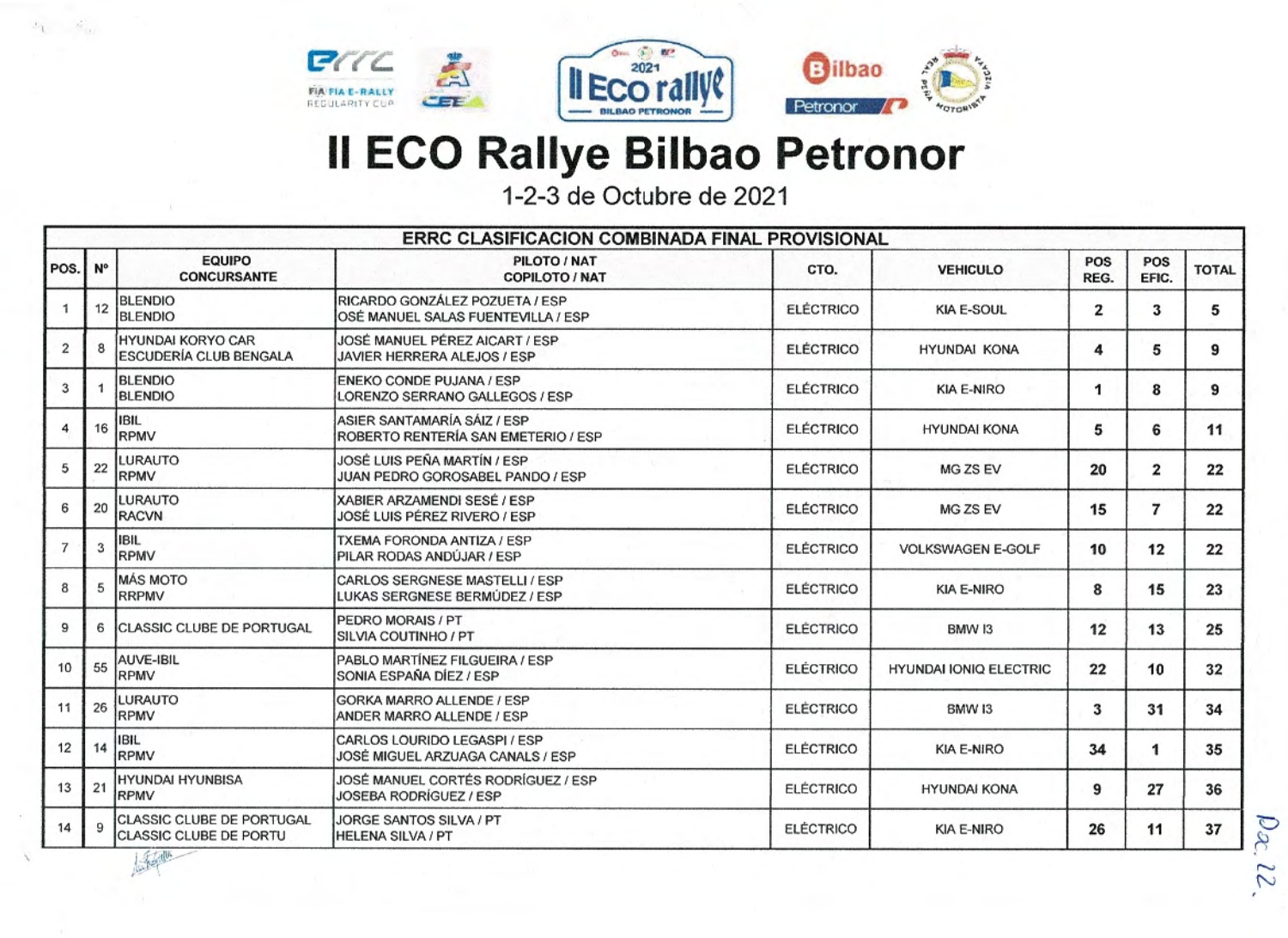

 $C/C$ 

**FIA FIA E-RALLY**<br>REGULARITY CUP

 $k = 1$ 



## **Il ECO Rallye Bilbao Petronor**

1-2-3 de Octubre de 2021

|      |              |                                                        | ERRC CLASIFICACION COMBINADA FINAL PROVISIONAL                                |                  |                      |             |              |              |
|------|--------------|--------------------------------------------------------|-------------------------------------------------------------------------------|------------------|----------------------|-------------|--------------|--------------|
| POS. | N°           | <b>EQUIPO</b><br><b>CONCURSANTE</b>                    | PILOTO / NAT<br><b>COPILOTO / NAT</b>                                         | CTO.             | <b>VEHICULO</b>      | POS<br>REG. | POS<br>EFIC. | <b>TOTAL</b> |
| 15   | 29           | <b>CLASSIC CLUBE DE PORTUGAL</b>                       | PAULO ALMEIDA / PT<br><b>IOLANDA SANTOS / PT</b>                              | <b>ELÉCTRICO</b> | <b>KIA E-NIRO</b>    | 19          | 18           | 37           |
| 16   | $\mathbf{2}$ | <b>BMW CZECH REPUBLIC</b><br><b>BMW CZECH REPUBLIC</b> | MICHAL ZD'ARSKY / CZ<br>JAKUB NABELEK / CZ                                    | <b>ELÉCTRICO</b> | BMW IX3              | 6           | 32           | 38           |
| 17   | 10           | <b>HYUNDAI HYUNBISA</b><br>RPMV                        | JAIME MANUEL HERNÁNDEZ ROSADO / ESP<br>IMANOL CENGOTITA BLANCO / ESP          | <b>ELÉCTRICO</b> | <b>HYUNDAI IONIQ</b> | 23          | 17           | 40           |
| 18   | 25           | <b>AUTONERVIÓN</b><br>RPMV                             | SERGIO URRESTARAZU LASTRA / ESP<br>JESÚS GIL ARANCIBIA / ESP                  | <b>ELÉCTRICO</b> | RENAULT ZOE          | 17          | 25           | 42           |
| 19   | 17           | CARWAGEN<br>RPMV                                       | IGNACIO BAÑARES MOSLARES / ESP<br>RUBÉN SANTANA SALINAS / ESP                 | <b>ELÉCTRICO</b> | VOLVO XC-40 RECHARGE | 14          | 29           | 43           |
| 20   | 11           | <b>GUPPY</b><br>CASTRILLÓN MOTOR CLUB                  | CARLA ALVAREZ SANJURJO / ESP<br>DANIEL REMÓN RODRÍGUEZ / ESP                  | <b>ELÉCTRICO</b> | <b>NISSAN LEAF</b>   | 7           | 36           | 43           |
| 21   | 53           | <b>INGETEAM</b><br>RPMV                                | ROSENDO FERRER-DALMAU CUSINE / ESP<br>MIGUEL LAZCOZ LÓPEZ DE DICASTILLO / ESP | <b>ELÉCTRICO</b> | <b>HYUNDAI KONA</b>  | 35          | 9            | 44           |
| 22   | 39           | <b>IBIL</b><br>RPMV                                    | AINARA BIDAURRATZAGA CALDERÓN / ESP<br>RAQUEL CARDADOR GIL / ESP              | <b>ELÉCTRICO</b> | <b>DS3 E-TENSE</b>   | 21          | 23           | 44           |
| 23   | 15           | <b>AZUATIL</b><br>AZUATIL                              | WENCESLAO CARMELO MENDOZA GARCÍA / ESP<br>JUAN PABLO LLARENA RAMÍREZ / ESP    | <b>ELÉCTRICO</b> | PEUGEOT E208         | 16          | 33           | 49           |
| 24   | 49           | <b>IBIL</b><br>RPMV                                    | RAFAEL Mª DEL RÍO HERNÁNDEZ / ESP<br>AMALIA ALFONSO SUÁREZ / ESP              | <b>ELÉCTRICO</b> | LEXUS UX 300E        | 38          | 14           | 52           |
| 25   | 19           | FORD MINTEGUI<br><b>RPMV</b>                           | XABIER BEGOÑA RUIZ DE EGUINO / ESP<br>GERMÁN NÚÑEZ MIÑÓN / ESP                | <b>ELÉCTRICO</b> | FORD MUSTANG MACH-E  | 13          | 39           | 52           |
| 26   | 36           | <b>IBIL</b><br>RPMV                                    | ENEKO SAN MARTÍN GARCÍA / ESP<br>INIGO VICENTE GUTIÉRREZ / ESP                | <b>ELÉCTRICO</b> | MINI COOPER SE       | 25          | 28           | 53           |
| 27   | 7            | MOBILIZE / RPMV                                        | JOSÉ IGNACIO MARCOS VILLORIA / ESP<br>ALFONSO OIARBIDE ASKONDO / ESP          | <b>ELÉCTRICO</b> | <b>RENAULT ZOE</b>   | 11          | 43           | 54           |
| 28   | 44           | REPSOL<br><b>RPMV</b>                                  | GORKA CAMPO HUIDOBRO / ESP<br>ÁLVARO GARCÍA COLLADO / ESP                     | <b>ELÉCTRICO</b> | <b>KIA E-SOUL</b>    | 51          | 4            | 55           |
|      |              | 我也                                                     |                                                                               |                  |                      |             |              |              |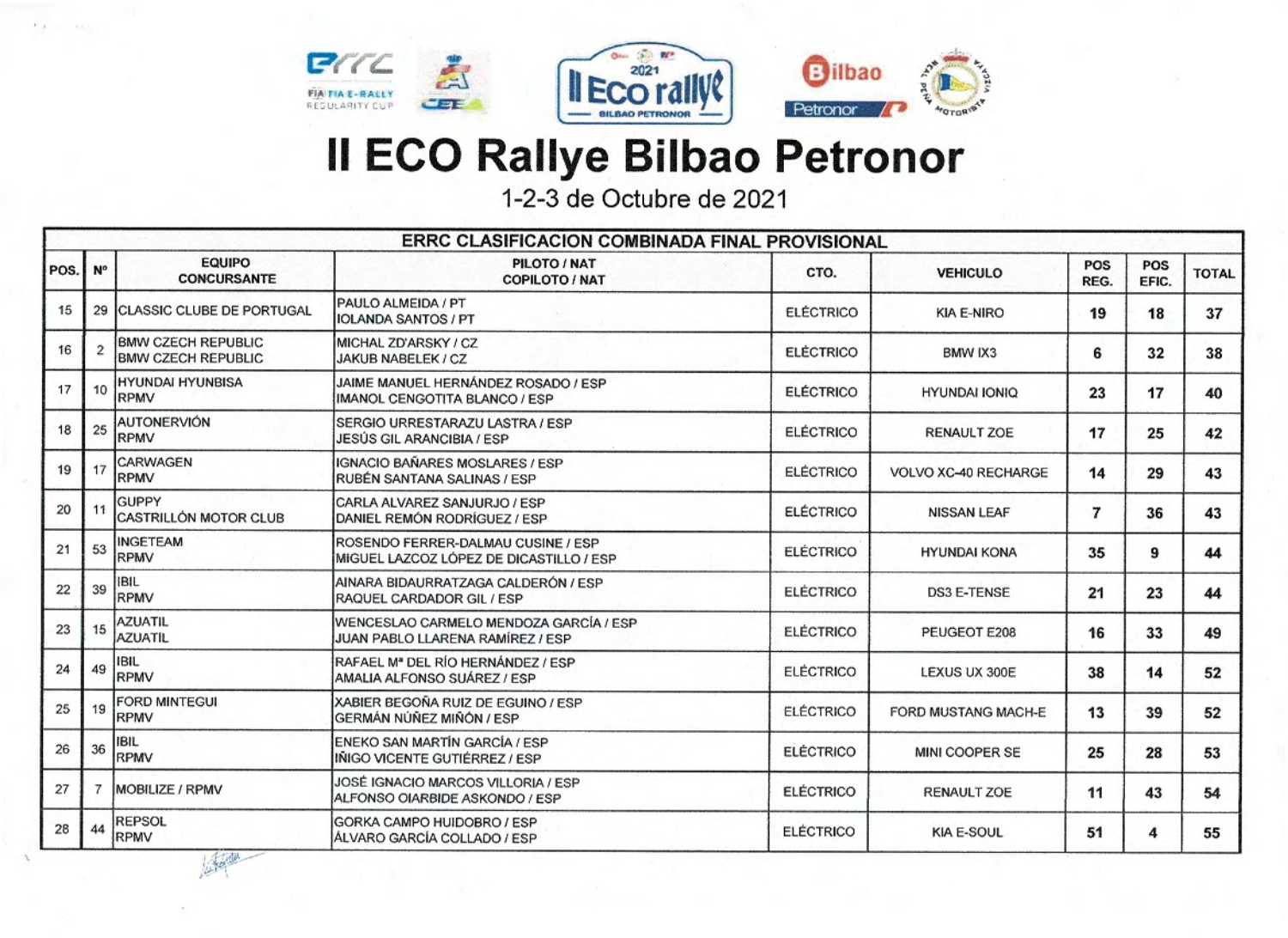

 $421 - 113$ 

海西





## **Il ECO Rallye Bilbao Petronor**

1-2-3 de Octubre de 2021

| ERRC CLASIFICACION COMBINADA FINAL PROVISIONAL |    |                                         |                                                                                                |                  |                        |             |              |              |  |
|------------------------------------------------|----|-----------------------------------------|------------------------------------------------------------------------------------------------|------------------|------------------------|-------------|--------------|--------------|--|
| POS.                                           | N° | <b>EQUIPO</b><br><b>CONCURSANTE</b>     | PILOTO / NAT<br><b>COPILOTO / NAT</b>                                                          | CTO.             | <b>VEHICULO</b>        | POS<br>REG. | POS<br>EFIC. | <b>TOTAL</b> |  |
| 29                                             | 31 | <b>AUTONERVIÓN</b><br>RPMV              | AINARA MARTÍN SÁNCHEZ / ESP<br><b>ILARGI ZABALLA PEREIRO / ESP</b>                             | <b>ELÉCTRICO</b> | <b>RENAULT ZOE</b>     | 30          | 26           | 56           |  |
| 30                                             | 43 | <b>SERTISA</b><br><b>RPMV</b>           | <b>IGNACIO JAVIER GARCÍA PEREZ / ESP</b><br>JAVIER VEGA MOYANO / ESP                           | <b>ELÉCTRICO</b> | CITROËN Ë-C4           | 36          | 21           | 57           |  |
| 31                                             | 24 | <b>GAURSA RENAULT</b><br>RMC MOTORSPORT | IÑAKI BARREDO PRESA / ESP<br>NATALIA LÓPEZ ÁLVAREZ / ESP                                       | <b>ELÉCTRICO</b> | <b>RENAULT ZOE</b>     | 24          | 35           | 59           |  |
| 32                                             | 41 | <b>ASIMOB</b><br><b>RPMV</b>            | ESTÍBALIZ BARAÑANO SAINZ-AJA / ESP<br>MARÍA JOSÉ LÓPEZ URQUIJO / ESP                           | <b>ELÉCTRICO</b> | PEUGEOT E208           | 31          | 30           | 61           |  |
| 33                                             | 35 | <b>IBIL</b><br><b>RPMV</b>              | PEDRO CARREÑO LÓPEZ / ESP<br>ELIONOR FRANCESCA MORANTE ARRECIO / ESP                           | <b>ELÉCTRICO</b> | <b>KIA E-SOUL</b>      | 47          | 16           | 63           |  |
| 34                                             | 33 | LURAUTO<br>RPMV                         | INIGO OSA PAULE / ESP<br>ENDIKA MOTA CARRASCO / ESP                                            | <b>ELÉCTRICO</b> | MINI COOPER SE         | 40          | 24           | 64           |  |
| 35                                             | 18 | <b>IBIL</b><br>RPMV                     | JAVIER MOLTÓ LLARENA / ESP<br>MAMEN CARMONA ORTIZ / ESP                                        | <b>ELÉCTRICO</b> | PORSCHE TAYCAN TURBO S | 29          | 37           | 66           |  |
| 36                                             | 51 | IBIL<br><b>RPMV</b>                     | JAVIER LÓPEZ GONZÁLEZ / ESP<br>BERNARDO NÚÑEZ SORIA / ESP                                      | <b>ELÉCTRICO</b> | PEUGEOT E208           | 18          | 48           | 66           |  |
| 37                                             | 27 | CLASSIC CLUBE DE PORTUGAL               | DIAMANTINO NUNES / PT<br>LINA NUNES / PT                                                       | <b>ELÉCTRICO</b> | <b>KIA E-NIRO</b>      | 48          | 20           | 68           |  |
| 38                                             | 46 | <b>PETRONOR</b><br>RPMV                 | OSCAR CASTRO ROMAÑA / ESP<br>JUAN CARLOS ESTEBAN RUIZ / ESP                                    | <b>ELÉCTRICO</b> | <b>RENAULT ZOE</b>     | 46          | 22           | 68           |  |
| 39                                             | 23 | <b>GAURSA RENAULT</b><br><b>RPMV</b>    | PATXI ULIBARRI ARZA / ESP<br>IVÁN PRIETO LUIS / ESP                                            | <b>ELÉCTRICO</b> | <b>RENAULT ZOE</b>     | 27          | 41           | 68           |  |
| 40                                             | 45 | <b>GRUPO ORTASA</b><br>RPMV             | SEBASTIÁN FRUCTUOSO ABARRATEGUI URRUTICOECHEA / ESP<br>RICARDO PABLO FERNÁNDEZ GUTIÉRREZ / ESP | <b>ELÉCTRICO</b> | <b>HYUNDAY KONA</b>    | 52          | 19           | 71           |  |
| 41                                             | 52 | <b>IBIL</b><br>RPMV                     | MIKEL MOSTAJO OLLO / ESP<br>AITOR ZARRAGOITIA CASTAÑOS / ESP                                   | <b>ELÉCTRICO</b> | OPEL CORSA-E           | 33          | 40           | 73           |  |
| 42                                             | 30 | <b>IBIL</b><br>RPMV                     | INIGO COBELO ECHEVARRIA / ESP<br>ARATZ ETXEBARRIA LARRAZABAL / ESP                             | <b>ELÉCTRICO</b> | <b>NISSAN LEAF</b>     | 28          | 50           | 78           |  |